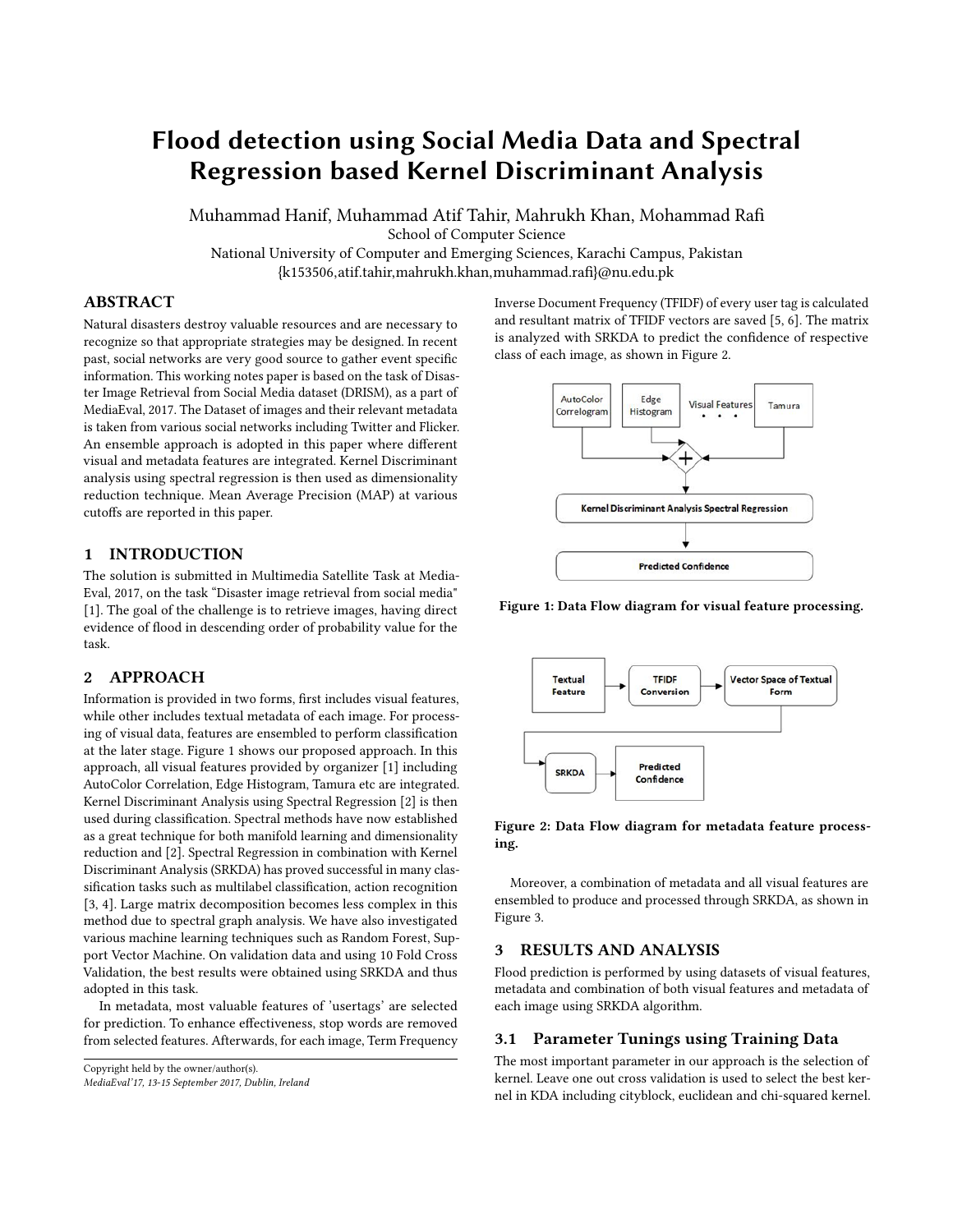<span id="page-1-0"></span>MediaEval'17, 13-15 September 2017, Dublin, Ireland M. Hanif et al. M. Hanif et al.



Figure 3: Data flow diagram for fusion of metadata and visual feature processing.

<span id="page-1-2"></span>

| Table 1: Average Precision at various cutoffs using valida- |  |  |  |
|-------------------------------------------------------------|--|--|--|
| tion data and leave one out cross validation.               |  |  |  |

| AP at various cutoffs | Visual | Meta   | Fusion |
|-----------------------|--------|--------|--------|
| 50                    | 0.9505 | 0.9617 | 0.9544 |
| 100                   | 0.9517 | 0.9551 | 0.9539 |
| 200                   | 0.9462 | 0.9441 | 0.9492 |
| 300                   | 0.9424 | 0.9385 | 0.9454 |
| 400                   | 0.9386 | 0.9314 | 0.942  |
| 500                   | 0.9335 | 0.9252 | 0.9374 |

Results of visual features are collected by tuning different parameters of SRKDA and the best results were obtained by using distance as city block and value of Gamma as 0.05 in KDA. Average precision is calculated at different values of  $k = 50$ , 100, 200, 300 and 400 and 500 as shown in Figure [4](#page-1-1) and Table [1.](#page-1-2) Average precision were quite high as we able to obtained around 0.94 using fusion of visual and metadata.

<span id="page-1-1"></span>

Figure 4: Best results found for visual, metadata and fusion of visual / metadata. Leave one out cross validation is used to select best parameters on training data.

<span id="page-1-3"></span>Table 2: Mean over Average Precisions at different cutoffs (50, 100, 250, 480) independently evaluated by organizers.

| Run <sub>1</sub> | Run <sub>2</sub> | Run <sub>3</sub> |
|------------------|------------------|------------------|
| 80.98            | 71 79            | 80.84            |

<span id="page-1-4"></span>

Figure 5: Top 4 images retrieved by the proposed system.

#### 3.2 Results on Test Data

The proposed system is then evaluated on test data and predicted values of all test images are submitted to organizers for independent evaluation. Using visual features, we able to obtain around average precision of 0.649 at 480 cutoff point while for metadata, we able to obtain average precision of around average precision of 0.65. The fusion of visual and meta give us around 0.646 average precision which is surprising as we were expecting better results using fusion. It is part of future work to explore the reasons behind poor performance of fusion. Table [2](#page-1-3) shows mean average precisions at different cutoffs. The best results were obtained using visual features which are around 80.98%. Figure [5](#page-1-4) shows top 4 images correctly retrieved by the system. Future work aims to identify images that are not correctly retrieved by the system and investigate deep learning approaches to improve the overall system.

The experiments using SRKDA, indicates that fusion of visual and textual features produce better results on validation set. But on test data, the performance drops using fusion of visual and textual features. Particularly for metadata, prediction can be improved by using all provided metadata information including title and description.

## 4 CONCLUSION

In this paper, we have presented our runs on Disaster Image Retrieval from Social Media task (DRISM). SRKDA technique is investigated to train and test the model using ensemble of 6 different features. Our proposed system able to obtain around 0.81 mean average precisions at different cutoffs (50, 100, 250, 480).